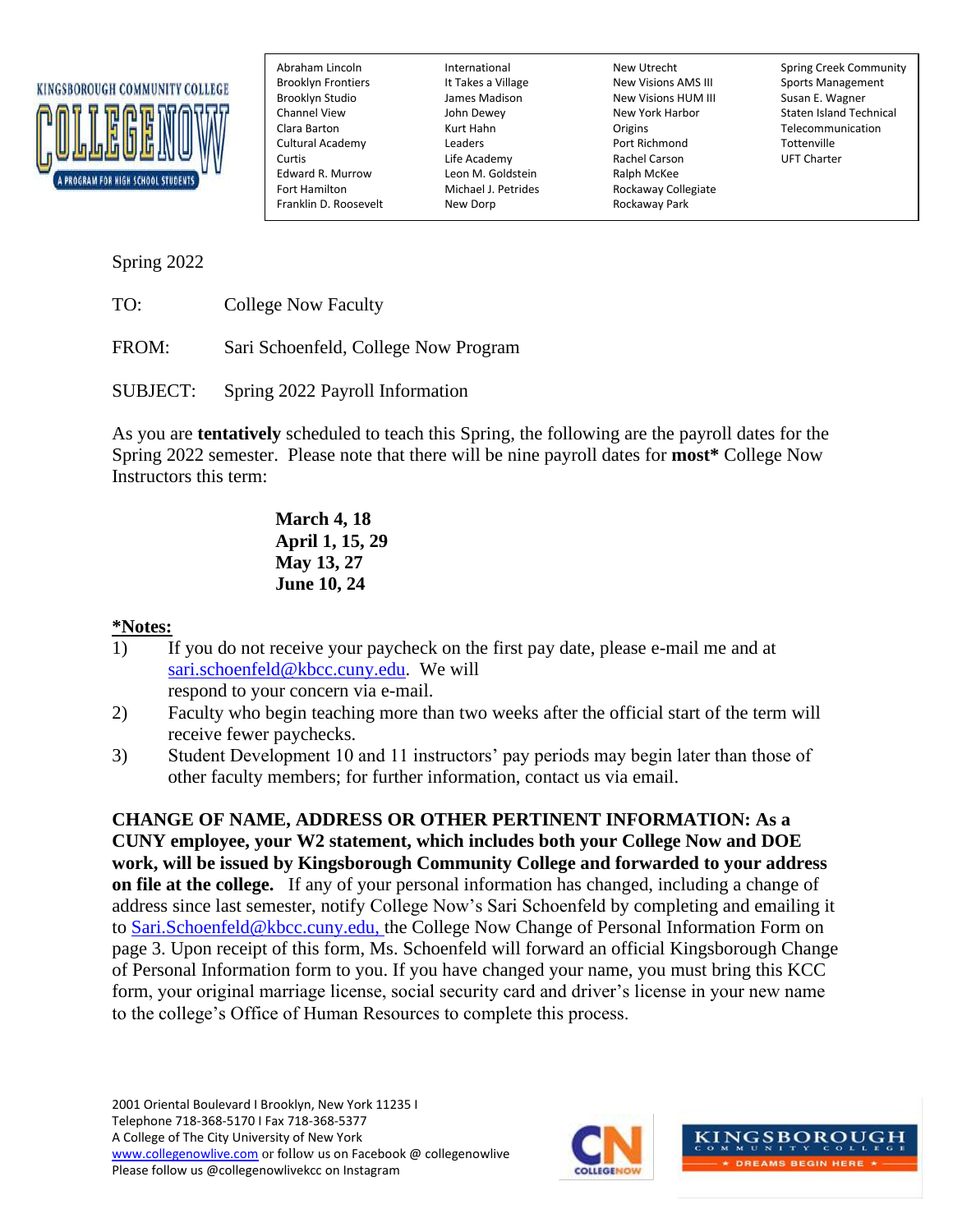

Cultural Academy Edward R. Murrow Leon M. Goldstein Ford Ralph McKee<br>Fort Hamilton Ford Richael J. Petrides Rockaway Co Franklin D. Roosevelt New Dorp Rockaway Park

Brooklyn Frontiers The It Takes a Village New Visions AMS III Sports Management Brooklyn Studio James Madison New Visions HUM III Susan E. Wagner Kurt Hahn **Clara Barton Clara Barton Clara Barton Telecommunication**<br>
Leaders **Telecommunication**<br>
Port Richmond Tottenville Curtis Life Academy Rachel Carson UFT Charter Fort Hamilton Michael J. Petrides Rockaway Collegiate

Abraham Lincoln International New Utrecht Spring Creek Community Channel View John Dewey New York Harbor Staten Island Technical

**CALCULATING YOUR PAY:** To calculate the gross amount of each check, **Teachers** should multiply the number of course hours they work during the term by their instructional rate of pay.

For example, if you teach a 3-credit course, multiply 45 hours by your pay rate and divide the result by the number of checks per term to determine your salary for each payroll period. Those teaching ESL BW, or any 4-credit course, should multiply by 60 hours. SD 10/11 teachers should use 15 hours for each 1-credit course they teach.\*

**FACULTY DEVELOPMENT MEETINGS:** Attendance at these zoom meetings is a requirement of the College Now program. Faculty Development will be compensated via the new PSC contract. For further information, please visit the website at *[https://psc](https://psc-cuny.org/Contract2019)[cuny.org/Contract2019.](https://psc-cuny.org/Contract2019)* 

**FINAL PAYCHECK OF THE SEMESTER:** The Director of the Collaborative Programs office is required to certify the receipt of final grades, roll-books, required Assessment Data Forms (for HUM 1, SCI 1), final exams, sample exams and answer keys for each faculty member before final paychecks are issued. Failure to submit end-of-term materials on time may result in the delay of your last paycheck. **In accordance with college policy, these documents must be returned to your program coordinator no more than 72 hours after the final exam. The program coordinator must submit the final grade packets to the Kingsborough College Now office to complete the certification process.**

**FOR COLLEGE NOW WORK TO BE PENSIONABLE:** It is our understanding that TRS Tier I members must work 45 hours per year for three or more years, not necessarily in consecutive order, and must be employed for 45 hours during their last year of full-time work. Different formulas exist for teachers in other tiers. We encourage you to contact TRS to confirm this policy.

**PAYROLL QUESTIONS:** If you have any questions about payroll at any time during the term, please email me at [sari.schoenfeld@kbcc.cuny.edu](mailto:sari.schoenfeld@kbcc.cuny.edu) .